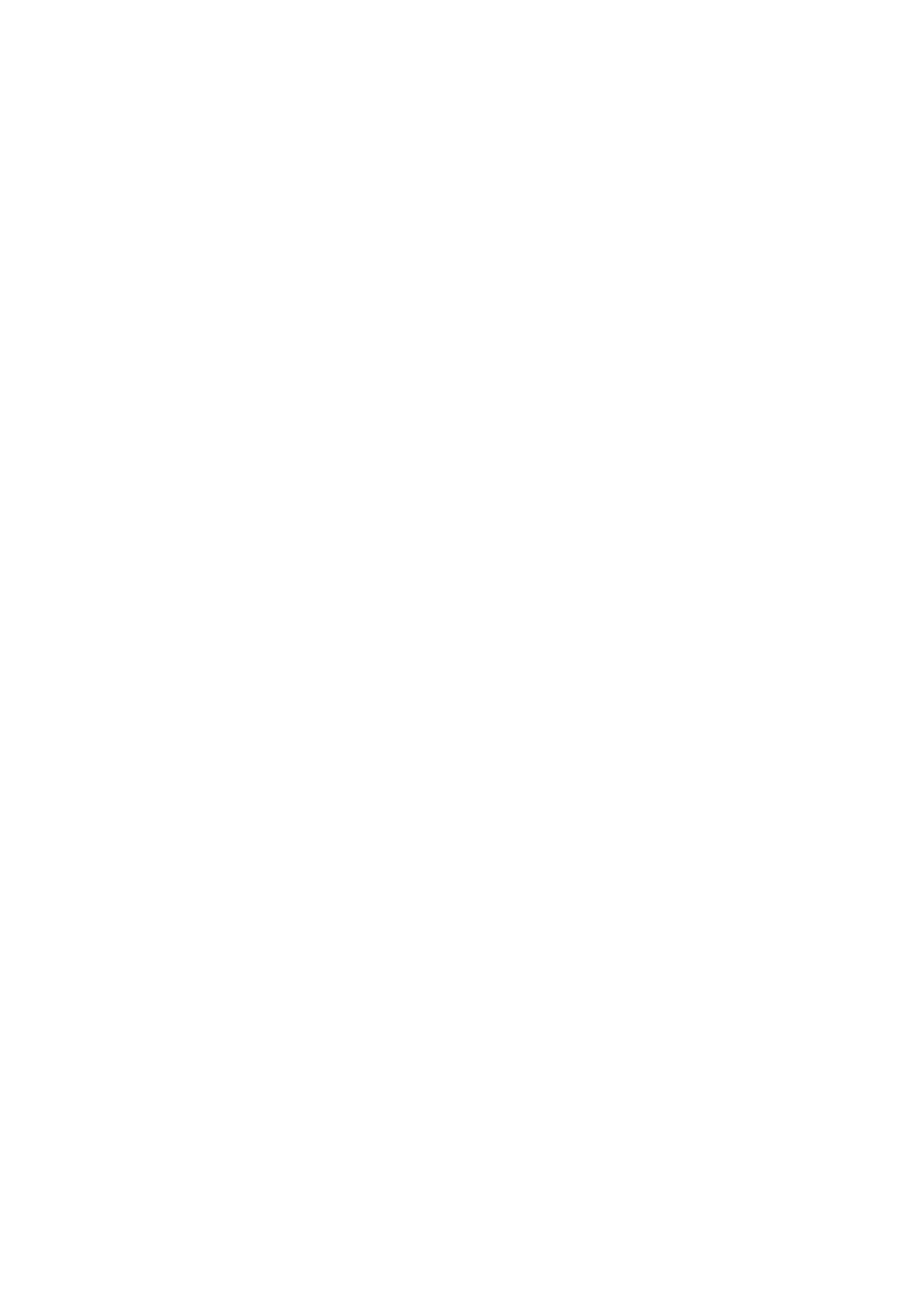# **Member obligations**

When a member of the Council acts, claims to act or gives the impression of acting as a representative of the Council, he/she has the following obligations.

- 1. He/she shall behave in such a way that a reasonable person would regard as respectful.
- 2. He/she shall not act in a way which a reasonable person would regard as bullying or intimidatory.
- 3. He/she shall not seek to improperly confer an advantage or disadvantage on any person.
- 4. He/she shall use the resources of the Council in accordance with its requirements.
- 5. He/she shall not disclose information which is confidential or where disclosure is prohibited by law.

## *Registration of interests*

- 6. Within 28 days of this Code being adopted by the Council, or the member's election or the co-opted member's appointment (where that is later), he/she shall register with the Monitoring Officer the interests which fall within the categories set out in Appendix A.
- 7. Upon the re-election of a member or the re-appointment of a co-opted member, he/she shall within 28 days re-register with the Monitoring Officer any interests in Appendix A.
- 8. A member shall register with the Monitoring Officer any change to interests or new interests in Appendix A within 28 days of becoming aware of it.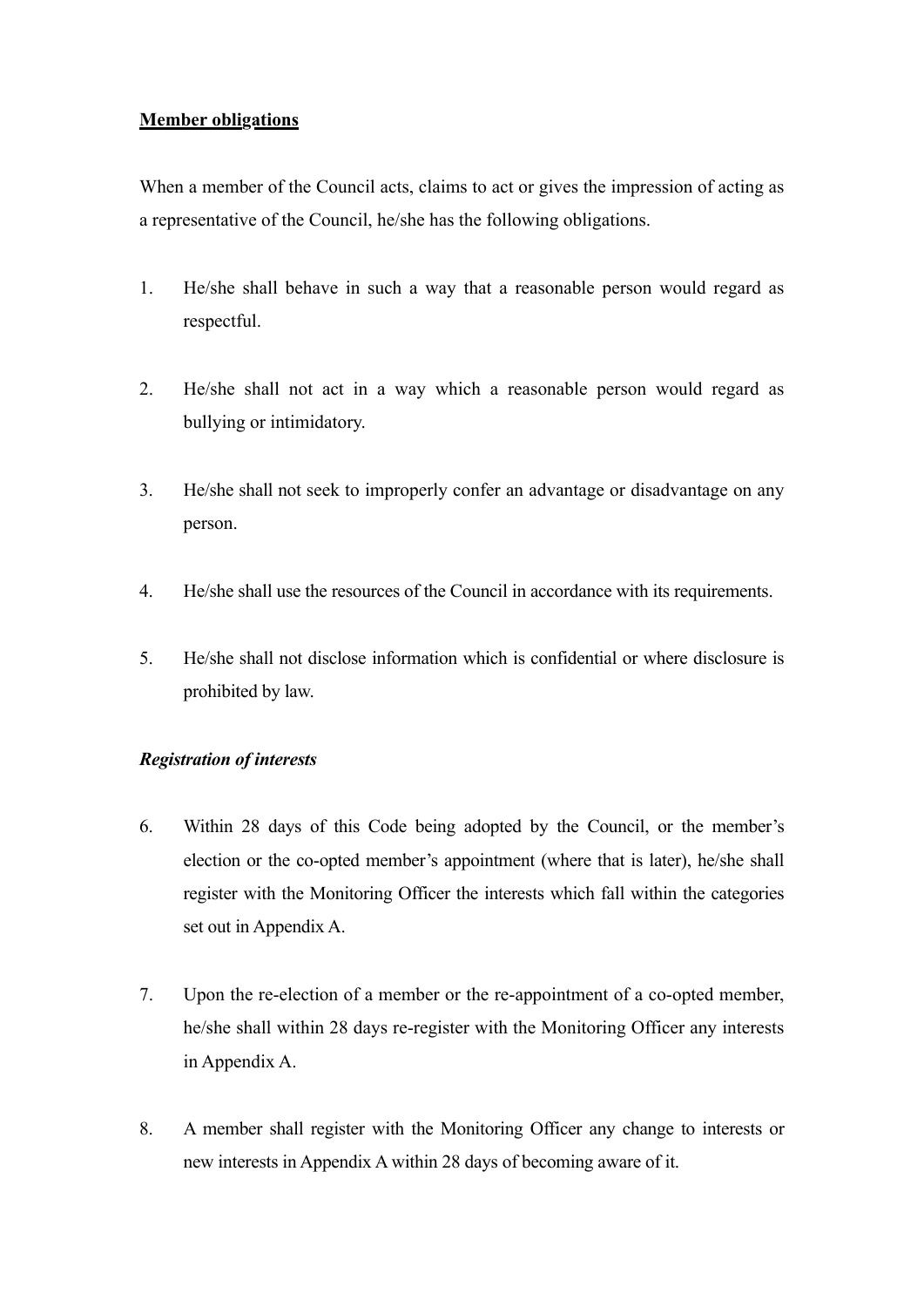9. A member need only declare the existence but not the details of any interest which the Monitoring Officer agrees is a 'sensitive interest'. A sensitive interest is one which, if disclosed on a public register, could lead the member or a person connected with the member to be subject to violence or intimidation.

## *Declaration of interests at meetings*

- 10. Where a matter arises at a meeting which relates to an interest in Appendix A the member shall not participate in a discussion or vote on the matter. He/she only has to declare what his/her interest is if it is not already entered in the member's register of interests or if he/she has not notified the Monitoring Officer of it.
- 11. Where a matter arises at a meeting which relates to an interest in Appendix A which is a sensitive interest, the member shall not participate in a discussion or vote on the matter. If it is a sensitive interest which has not already been disclosed to the Monitoring Officer, the member shall disclose he/she has an interest but not the nature of it.

#### **Dispensations**

12. On a written request made to the Council's proper officer, the Council may grant a member a dispensation to participate in a discussion and vote on a matter at a meeting even if he/she has an interest in Appendix A if the Council believes that the number of members otherwise prohibited from taking part in the meeting would impede the transaction of the business; or it is in the interests of the inhabitants in the Council's area to allow the member to take part or it is otherwise appropriate to grant a dispensation.